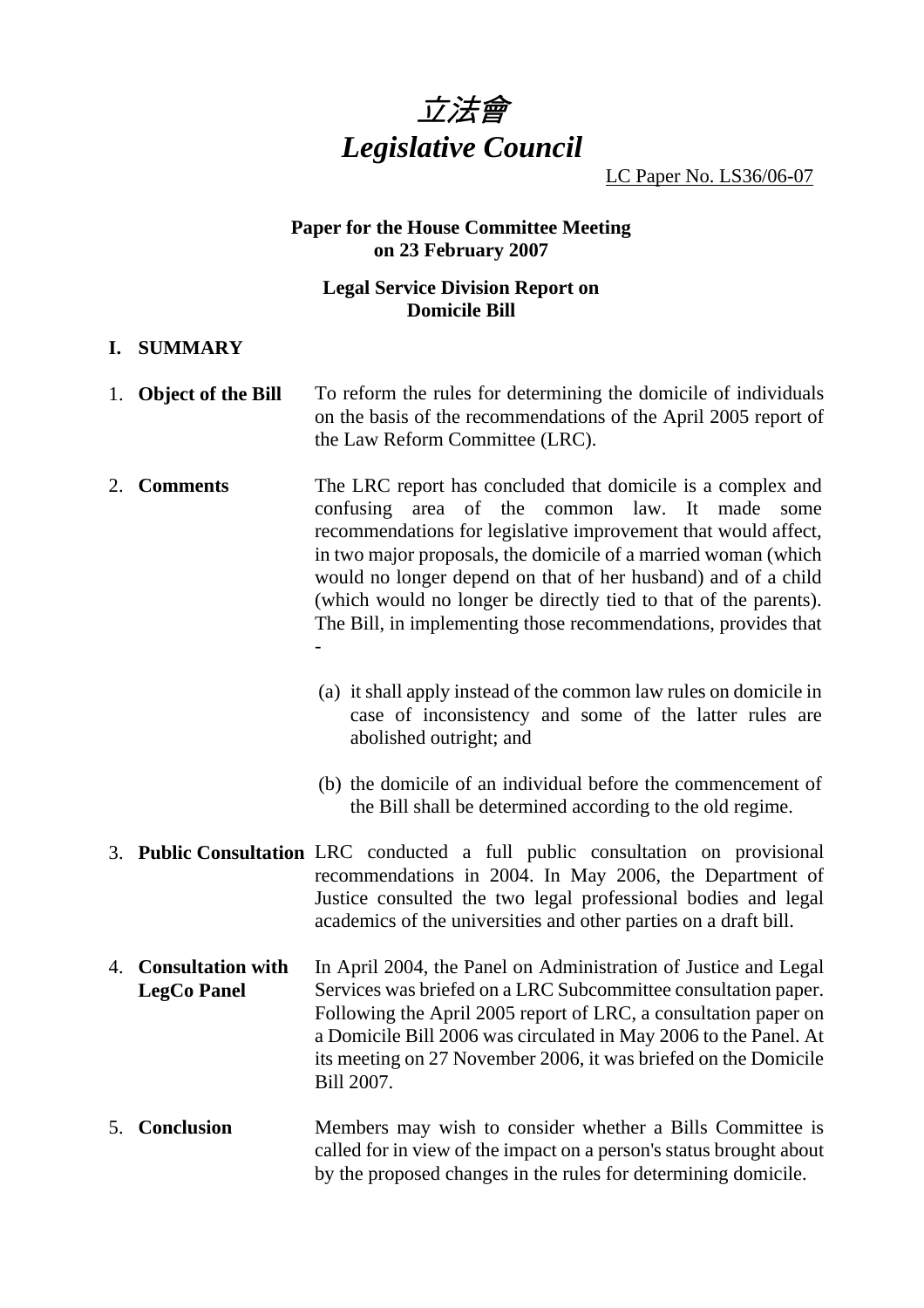### **II. REPORT**

#### **Object of the Bill**

 To reform the rules for determining the domicile of individuals on the basis of the recommendations of the report "Rules for Determining Domicile" published by the Law Reform Commission (LRC) in April 2005.

#### **LegCo Brief Reference**

2. LP 5019/9C IV issued by Department of Justice on 24 January 2007.

#### **Date of First Reading**

3. 7 February 2007.

#### **Comment**

4. Domicile, as a legal concept, means the place or country which is considered by law to be a person's permanent home. There are elaborate rules of the common law to determine the domicile of a person. His domicile will in turn determine which system of law governs his legal status or capacity. For instance, the legal capacity to marry is governed by the law of each party's antenuptial domicile. (Please see paragraph 32 of the LegCo Brief for more examples of how one's domicile affects one's civil status and certain aspects of the administration of one's property).

5. The LRC report in April 2005 concluded that domicile is a complex and confusing area of the common law. It made a number of recommendations for legislative improvement (a summary of which is at Annex B of the LegCo Brief). It considers that the recommendations would not change the domicile of many people and would be more attuned to modern realities or conditions.

6. The Bill will reform the existing common law rules for determining domicile by implementing LRC's recommendations. The major proposals are -

- (a) a married woman's domicile will no longer depend on that of her husband;
- (b) the domicile of a child will no longer be directly tied to the parents' domicile; and
- (c) the concept of domicile of origin will be abolished.
- 7. In implementing the reform, the Bill proposes that
	- (a) it shall apply instead of the common law rules for determining domicile in case of inconsistency and that some of the latter rules be abolished outright;